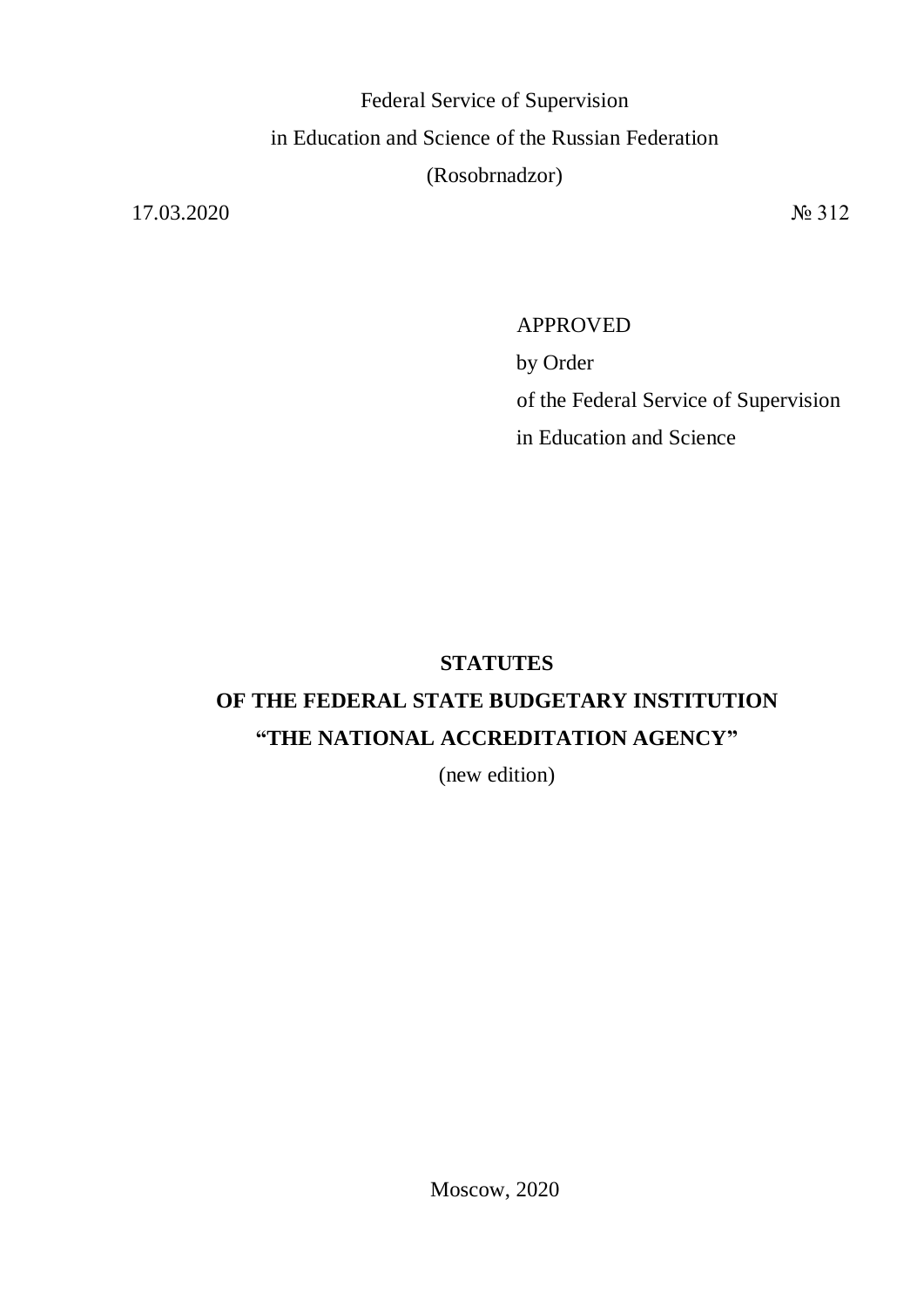#### **I. GENERAL PROVISIONS**

1.1. The federal sate budgetary institution "The National Accreditation Agency" (further – the Agency) is a non-commercial organisation in the form of a federal state budgetary institution.

The Agency was established by the Russian Federation State Committee for higher education by Order № 570 of 18 April 1995 as a state institution under the name "The Research and Information Centre for State Accreditation of Goskomvuz of Russia (The State Committee for Higher Education)".

"The Research and Information Centre for State Accreditation of Goskomvuz of Russia" was renamed "The Research and Information Centre for State Accreditation of the Ministry of General and Professional Education of the Russian Federation" by Order № 324 of 10 February 1999 of the Ministry of Education of the Russian Federation. The Research and Information Centre for State Accreditation of the Ministry of General and Professional Education of the Russian Federation was renamed the state institution "The Research and Information Centre for State Accreditation of the Ministry of General and Professional Education of the Russian Federation" by Order № 1151 of 19 April, 2000 of the Ministry of General and Professional Education of the Russian Federation. The state institution "The Research and Information Centre for State Accreditation of the Ministry of General and Professional Education of the Russian Federation" was renamed the state institution "The Information and Methodological Centre of the Ministry of Education of the Russian Federation" by Order № 1010 of 25 March, 2002 of the Ministry of Education of the Russian Federation.

In accordance with the Instruction №1749-р of 31 December, 2004 by the Government of the Russian Federation the state institution "The Information and Methodological Centre of the Ministry of Education of the Russian Federation" was transferred under the jurisdiction of the Federal Service of Supervision in Education and Science (further - Rosobrnadzor). The state institution "The Information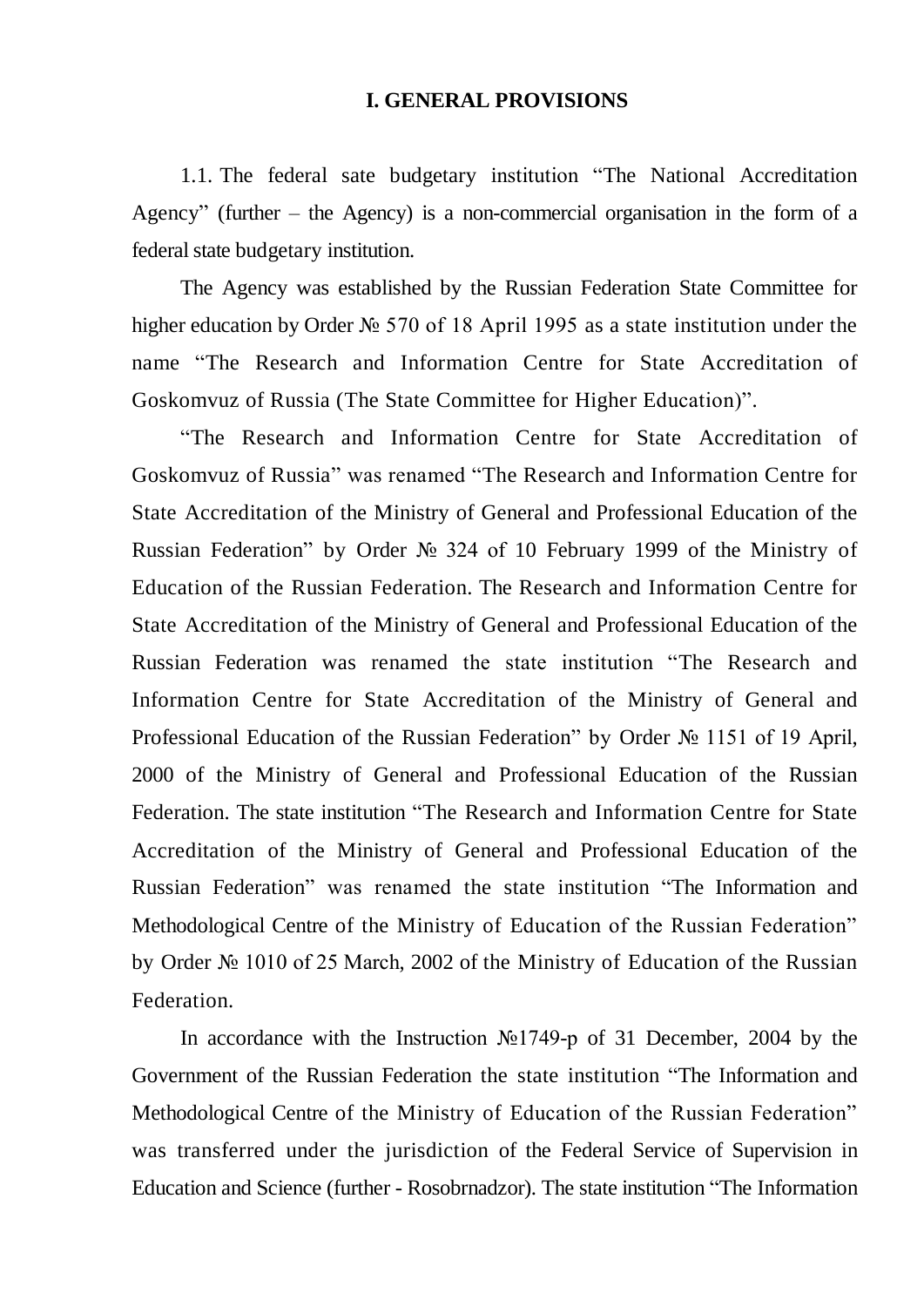and Methodological Centre of the Ministry of Education of the Russian Federation" was renamed the federal state institution "The National Accreditation Agency in the sphere of education" by Order № 464 of 04 March 2005 by Rosobrnadzor.

The federal state institution "The National Accreditation Agency in the sphere of education" was renamed the federal state budgetary institution "The National Accreditation Agency in the sphere of education" by Order № 1342 of 30 May, 2011 by Rosobrnadzor.

1.2. The founder and owner of the property of the Agency shall be the Russian Federation. The powers and authorities of the founder of the Agency shall be exercised by Rosobrnadzor.

1.3. The Agency is a non-profit organisation. Making profit is not its main activity but the Agency has the right to carry out other types of non-core activities, only to the extent serving to achieve the purposes the Agency was created for and corresponding to these purposes.

1.4. The activity of the Agency is regulated by the Constitution of the Russian Federation, federal constitutional laws, federal laws, decrees and instructions of the President of the Russian Federation, resolutions and instructions of the Government of the Russian Federation, normative legal acts of the Federal Service for supervision in the sphere of education (Rosobrnadzor), by other federal executive authorities and the present Statutes.

1.5. The Agency, within legally defined limits, owns and uses the property assigned to it by the right of operational management, in accordance with the goals of its activities, the purpose of this property and, unless otherwise provided by law, disposes this property with the consent of the owner of this property.

1.6. The Agency is a legal entity; it has an independent balance sheet, a seal with the State Emblem of the Russian Federation with its full name, stamps, letterheads and other seals with its name and other details of the legal entity.

The Agency opens personal accounts in the territorial offices of the Federal Treasury intended for accounting operations with funds of subsidies provided to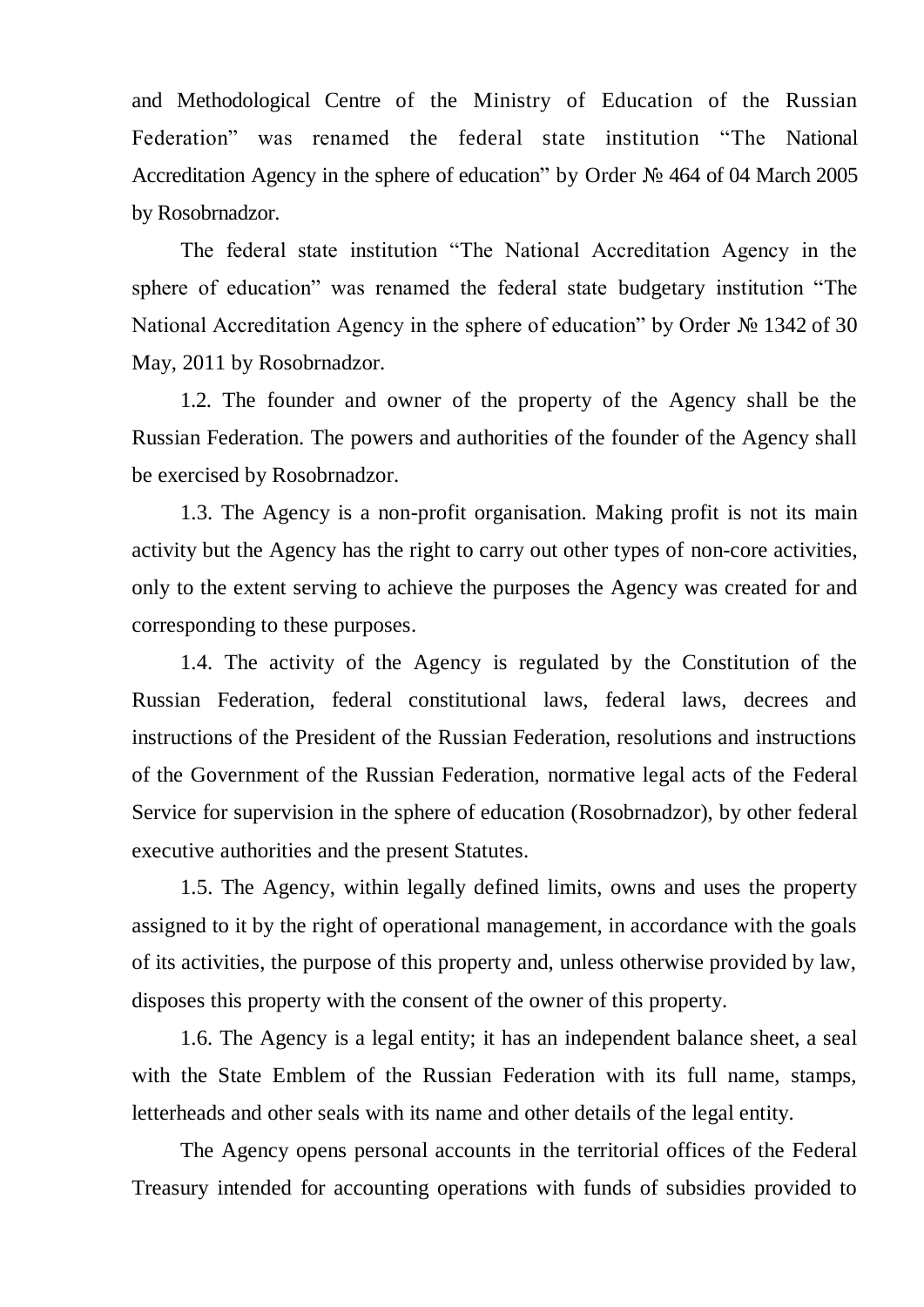the Agency for financial support of the state assignment, as well as funds received from income-generating activities.

1.7. The Agency has civil rights in accordance with the objectives of the Statutes hereof and on its own behalf may get and exercise property and personal non-property rights, perform duties, be the claimant and the respondent in court, as well as in arbitration and arbitral tribunal.

1.8. The Agency participates in the activities for the implementation of the Bologna Declaration in terms of quality assurance.

1.9. The full official name of the Agency in Russian shall be the federal state budgetary institution "The National Accreditation Agency in the Sphere of Education".

The acronym shall be FSBI "Rosakkredagentstvo".

The name of the Agency in English shall be "National Accreditation Agency (NAA)".

1.10. The location of the Agency (legal address): 33 Shabolovka Str., Moscow, 115162, Russian Federation

1.11. The Agency has a branch in Yoshkar-Ola.

The full name of the branch is the Branch of the federal state budgetary institution "National Accreditation Agency" in Yoshkar-Ola.

The acronym of the Branch is the Branch of the FSBI "Posakkredagentstvo" in Yoshkar-Ola.

The location of the branch is 3 Lenin St., Yoshkar-Ola, Republic of Mari Ell, 424000, Russian Federation.

The Branch in Yoshkar-Ola is a detached structural division of the Agency located outside the territory of the Agency's residency that performs all its functions or part of them including the functions of the Agency's representation.

1.12. Changing the type of Agency shall not be a reorganization of it. When changing the type of the Agency, its constituent documents are amended accordingly.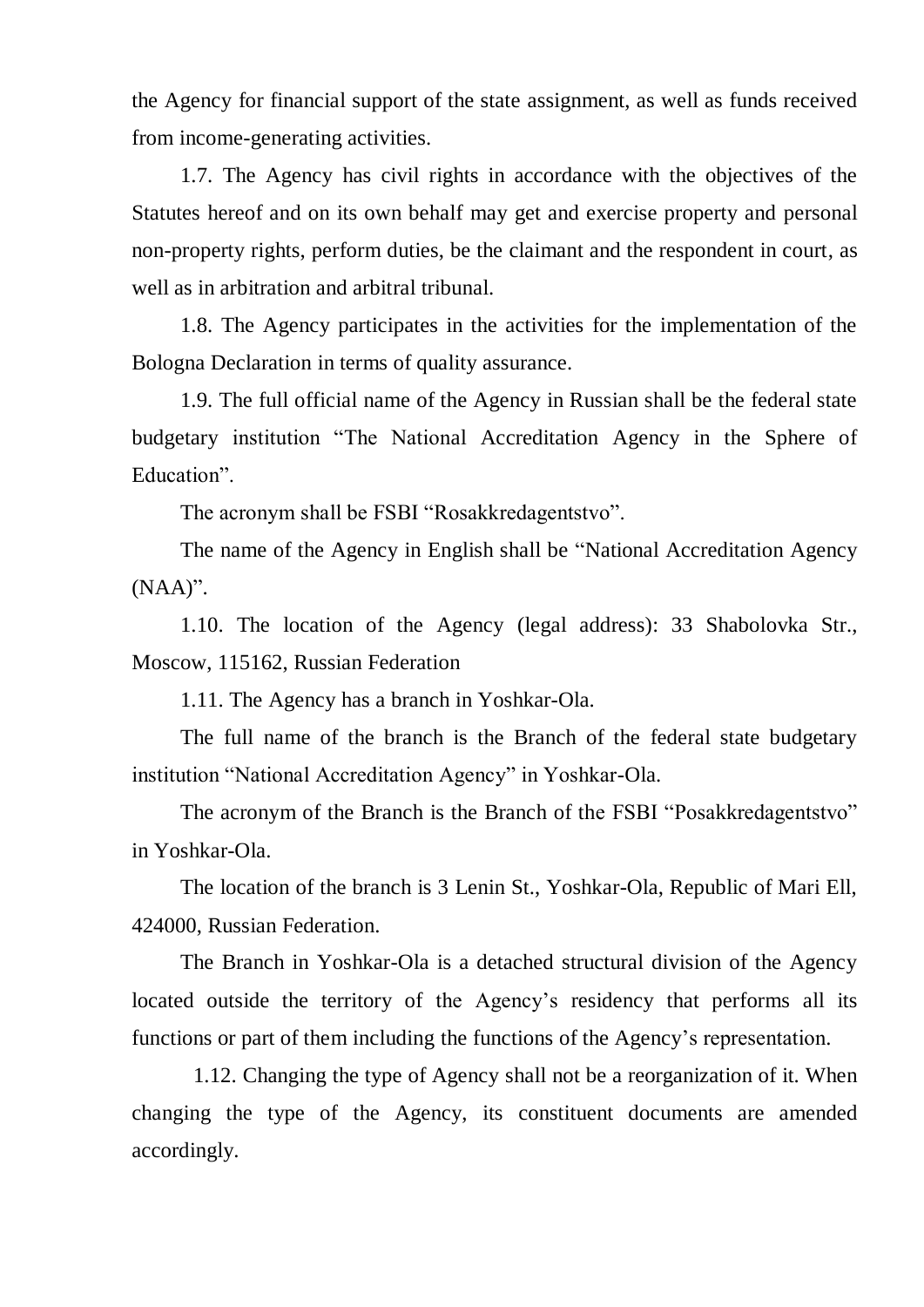Changing the type of the Agency in order to create a state-owned, autonomous institution should be carried out in the manner prescribed by the legislation of the Russian Federation.

1.13. The Agency shall carry out government measures for mobilization training and civil defence in accordance with the legislation of the Russian **Federation** 

1.14. The Agency provides, in the established manner, protection of information constituting state, commercial, official and other law protected secret.

## **II. GOALS, OBJECTIVES AND TYPES OF THE AGENCY'S ACTIVITY**

2.1. The goals of the Agency's activity are to assist Rosobrnadzor in executing its powers for:

2.1.1. State accreditation of educational activities;

2.1.2. Formation and maintenance of information resources.

2.1.3. Interaction with government bodies of foreign states and international organizations in the established field of activity;

2.2. The subject of the activity of the Agency is to assist Rosobrnadzor in executing its powers by organizational and technical, [technological,](https://context.reverso.net/%D0%BF%D0%B5%D1%80%D0%B5%D0%B2%D0%BE%D0%B4/%D0%B0%D0%BD%D0%B3%D0%BB%D0%B8%D0%B9%D1%81%D0%BA%D0%B8%D0%B9-%D1%80%D1%83%D1%81%D1%81%D0%BA%D0%B8%D0%B9/technological) information and methodological as well as analytical support.

2.3. In conformity with its goals, the Agency carries out organizational, technical, technological and information-analytical support of:

2.3.1. peer review procedure during state accreditation procedure of educational activities;

2.3.2. Procedure of certification of experts and (or) expert organizations for conducting peer review during state accreditation procedure of educational activities;

2.3.3. quality assessment of students' training conducted during evaluation of their learning outcomes in study programs declared for state accreditation;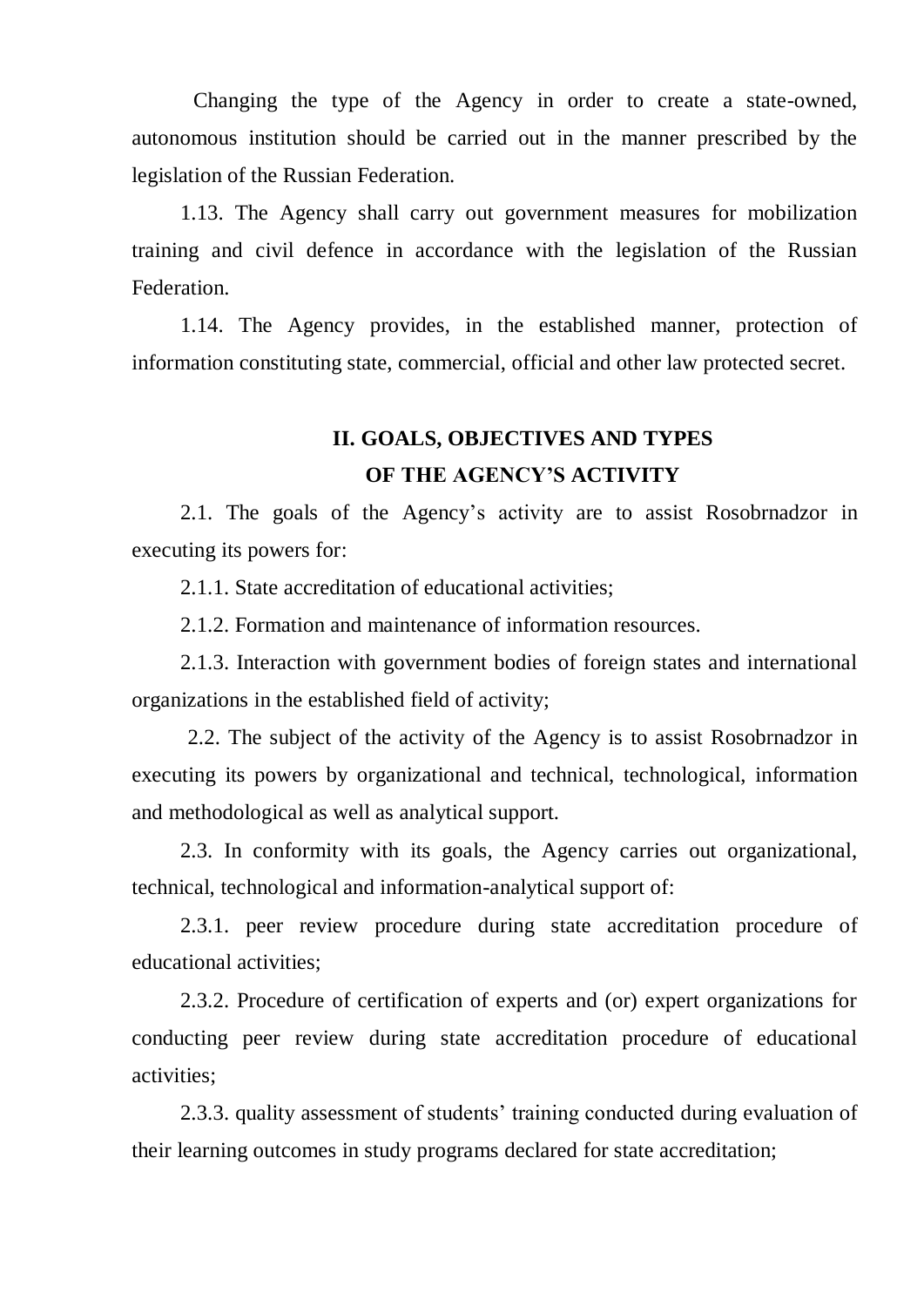2.3.4. preparation and updating of methodological and other documents on the analysis of the content and quality of students' training in organizations involved in educational activities, as well as assessment tools and mechanisms for learning outcomes' evaluation;

2.3.5. organizational and technical support for the collection, processing and storage of accountability and (or) other documented information in relation to educational organizations involved in licensing and state accreditation procedures of educational activities;

2.3.6. monitoring research in the education system of the Russian Federation to ensure the powers executed by Rosobrnadzor;

2.3.7. technical support and maintenance of data systems as well as the components of [information and telecommunications infrastructure](https://context.reverso.net/%D0%BF%D0%B5%D1%80%D0%B5%D0%B2%D0%BE%D0%B4/%D0%B0%D0%BD%D0%B3%D0%BB%D0%B8%D0%B9%D1%81%D0%BA%D0%B8%D0%B9-%D1%80%D1%83%D1%81%D1%81%D0%BA%D0%B8%D0%B9/information+and+telecommunications+infrastructure) related to the execution of Rosobrnadzor powers in licensing and state accreditation procedures of educational activities;

2.3.8. organizational, technical, information and analytical support for activities related to interaction with foreign and international organizations in the sphere of quality assurance of education, assessing the quality of students' training and accreditation of educational organizations.

2.4. In order to achieve the goals established by the Statutes hereof, the Agency, in agreement with Rosobrnadzor, is entitled to perform the following other types of activity only to the extent that it serves to achieve the goals of the Agency and is in line with those goals:

2.4.1. to carry out state accreditation procedures of educational activities in accordance with the international law;

2.4.2. to implement educational activities on further professional programs;

2.4.3. to develop and disseminate software, create, design and maintain databases and other information resources in the sphere of education of the Russian Federation; to grant rights for the developed software and databases usage on the terms of a simple (non-exclusive) license;

2.4.4. to implement project and research work;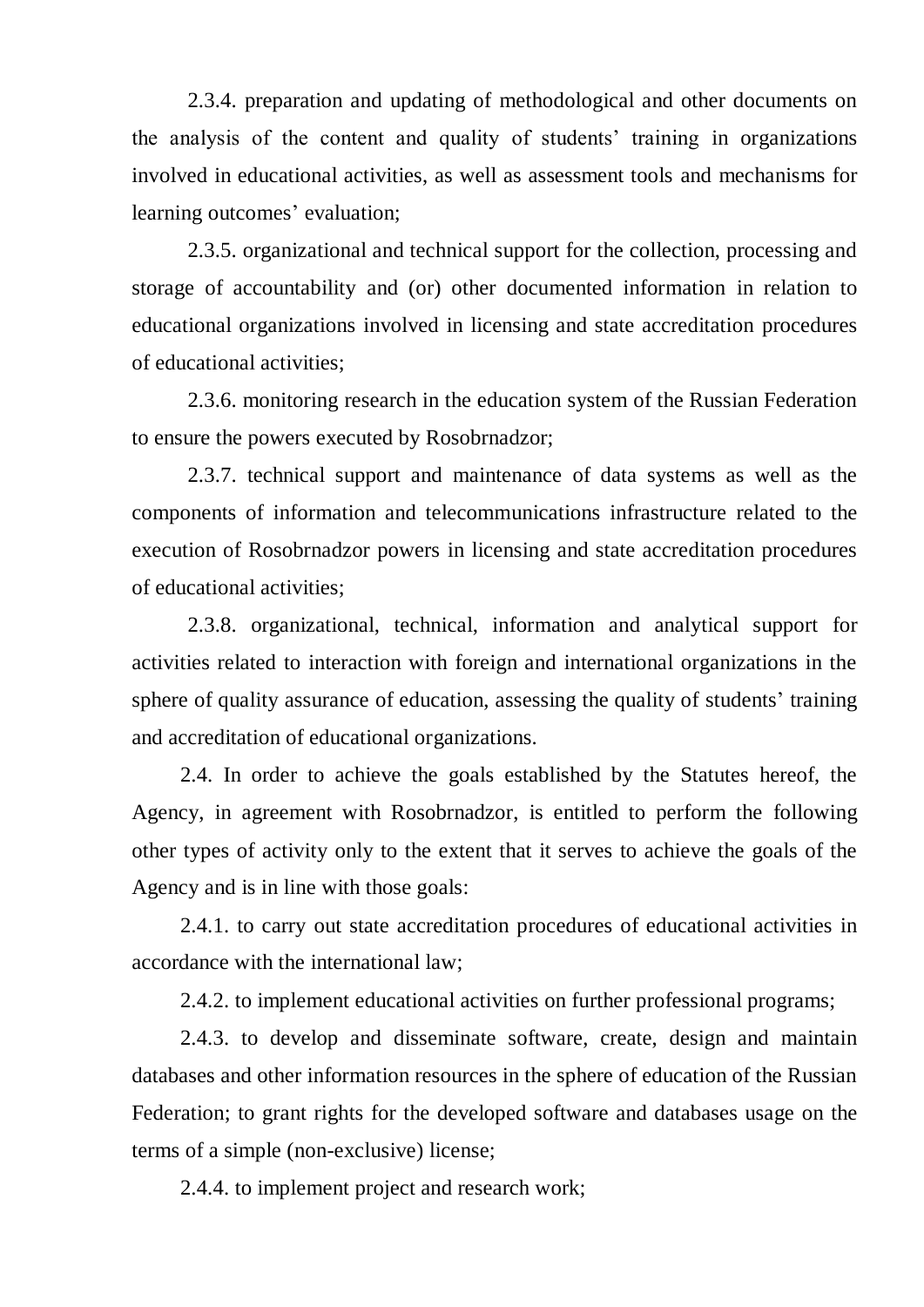2.4.5. to organize and hold conferences, seminars and other meetings in the sphere of education in the Russian Federation, to participate in international conferences and seminars outside the territory of the Russian Federation;

2.4.6. to monitor students' training quality in organizations involved in educational activities as well as other studies in the sphere of education.

2.5. The right of the Agency to carry out the stipulated by the present Statutes types of activity requiring a special permit (a license), arises from the moment of receiving such permission (a license) or during the term specified in it and terminates after the expiry of the permit (license) validity.

2.6. The Agency is entitled to provide services (work) related to the Agency's core activities for citizens and legal entities for a fee and on the same terms and conditions when providing (performing) the same services (work), beyond the established state assignment for providing state services (work) to legal entities and individuals (hereinafter referred to as the state assignment), as well as in cases determined by federal laws. The procedure for determining this fee is set out in the regulatory legal act of Rosobrnadzor.

2.7. The Agency shall not be entitled to exercise other types of activities not covered by the present Statute.

### **III. THE MANAGEMENT OF THE AGENCY'S ACTIVITY**

3.1. In relation to the Agency Rosobrnadzor shall carry out the following functions and powers of the founder:

3.1.1. approval of the Agency's Statutes, as well as amendments introduced to it;

3.1.2. appointment and dismissal of the Director of the Agency;

3.1.3. conclusion and termination of the labour contract with the Director of the Agency;

3.1.4. formation and approval of the state assignment in accordance with the main activities provided by the Agency's Statutes;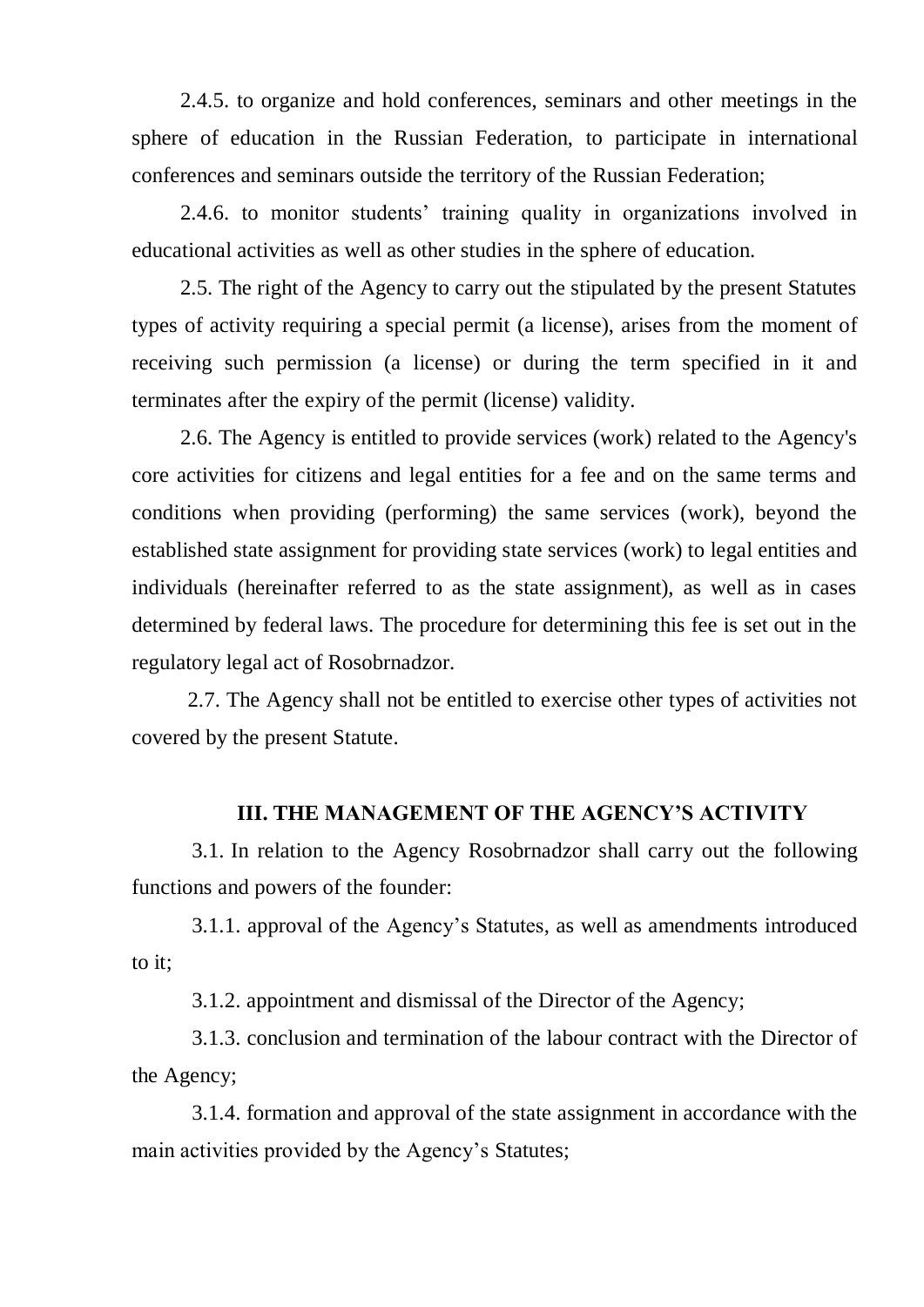3.1.5. determination of types and list of Agency's particularly valuable movable property assigned to the Agency or obtained by the Agency at the expense allocated by Rosobrnadzor (hereinafter - particularly valuable movable property);

3.1.6. preliminary approval of [significant transactions](https://context.reverso.net/%D0%BF%D0%B5%D1%80%D0%B5%D0%B2%D0%BE%D0%B4/%D0%B0%D0%BD%D0%B3%D0%BB%D0%B8%D0%B9%D1%81%D0%BA%D0%B8%D0%B9-%D1%80%D1%83%D1%81%D1%81%D0%BA%D0%B8%D0%B9/significant+transactions) made by the Agency;

3.1.7. adoption of a decision on approval of transactions with the participation of the Agency determined in accordance with the criteria established by the legislation of the Russian Federation;

3.1.8. determination of the procedure for compiling and approving a report on the results of the Agency's activities and on the use of property assigned to it in accordance with general requirements established by the legislation of the Russian Federation;

3.1.9. coordination of the disposal of particularly valuable movable property assigned to the Agency by the founder or acquired by the Agency at the expense of funds allocated by the founder for the acquisition of such property;

3.1.10. the implementation of financial support for the implementation of state assignment;

3.1.11. determining the procedure for drafting and approving the plan of the Agency's financial and economic activities in accordance with the requirements established by the authorized federal executive body;

3.1.12. approval of [provisions on procurement of goods,](https://context.reverso.net/%D0%BF%D0%B5%D1%80%D0%B5%D0%B2%D0%BE%D0%B4/%D0%B0%D0%BD%D0%B3%D0%BB%D0%B8%D0%B9%D1%81%D0%BA%D0%B8%D0%B9-%D1%80%D1%83%D1%81%D1%81%D0%BA%D0%B8%D0%B9/provisions+on+procurement+of+goods) construction or services;

3.1.13. coordination of the [disposal of the Agency's immovable property](https://context.reverso.net/%D0%BF%D0%B5%D1%80%D0%B5%D0%B2%D0%BE%D0%B4/%D0%B0%D0%BD%D0%B3%D0%BB%D0%B8%D0%B9%D1%81%D0%BA%D0%B8%D0%B9-%D1%80%D1%83%D1%81%D1%81%D0%BA%D0%B8%D0%B9/disposal+of+immovable+property) in accordance with the law requirements, including leasing it under contracts, the standard conditions of which are approved by the authorized federal executive body;

3.1.14. monitoring the Agency's activities in accordance with the legislation of the Russian Federation;

3.1.15. establishing the procedure for determining fees for individuals and legal entities for services (work) related to the main Agency's activities, provided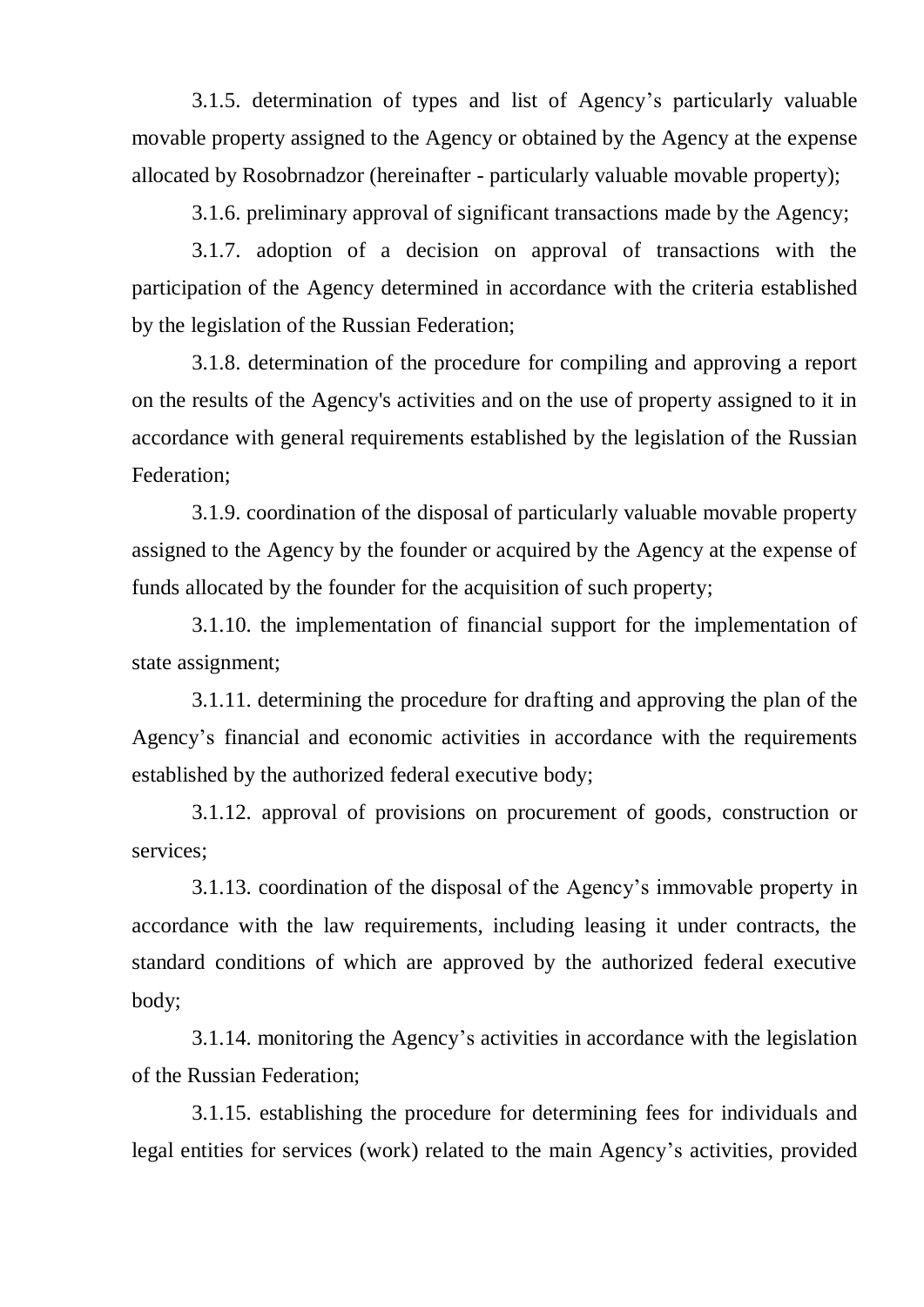by it in excess of the established state task, as well as in cases established by federal laws, within the framework of the established state task;

3.1.16. implementation of other functions and powers of the founder established by federal laws and regulatory legal acts of the President of the Russian Federation or the Government of the Russian Federation.

3.2. The daily management of the Agency is carried out by the single executive represented by the director.

3.3. The Director shall be appointed and dismissed by the Order of Rosobrnadzor.

3.4. The labour contract with the Director shall be concluded for the term of no more than five years.

3.5. The Director of the Agency shall be accountable in his activity to Rosobrnadzor and shall carry out his functions in conformity with the legislation of the Russian Federation, the Statutes of the Agency, legal and administrative acts of Rosobrnadzor and the labour contract.

3.6. The Director shall be personally responsible for:

3.6.1. not fulfilling the purposes of the Agency's activity provided in this Statute, untimely submission of the Agency's reports, not executing of the work plan for [financially-economic activity;](https://context.reverso.net/%D0%BF%D0%B5%D1%80%D0%B5%D0%B2%D0%BE%D0%B4/%D0%B0%D0%BD%D0%B3%D0%BB%D0%B8%D0%B9%D1%81%D0%BA%D0%B8%D0%B9-%D1%80%D1%83%D1%81%D1%81%D0%BA%D0%B8%D0%B9/financially-economic+activity)

3.6.2. non-performance or impropriate performance of the obligations provided by the legislation of the Russian Federation and the labour contract;

3.6.3. violating of labour discipline and safe working conditions;

3.6.4. interfering and non-purpose use of the property assigned to the Agency, alienation or encumbrance of the property assigned to the Agency, or the property acquired by the Agency on the funds from the federal budget or state nonbudgetary funds of the Russian Federation;

3.6.5. non-purpose use of grants provided to the Agency for financial support of the execution of the state task;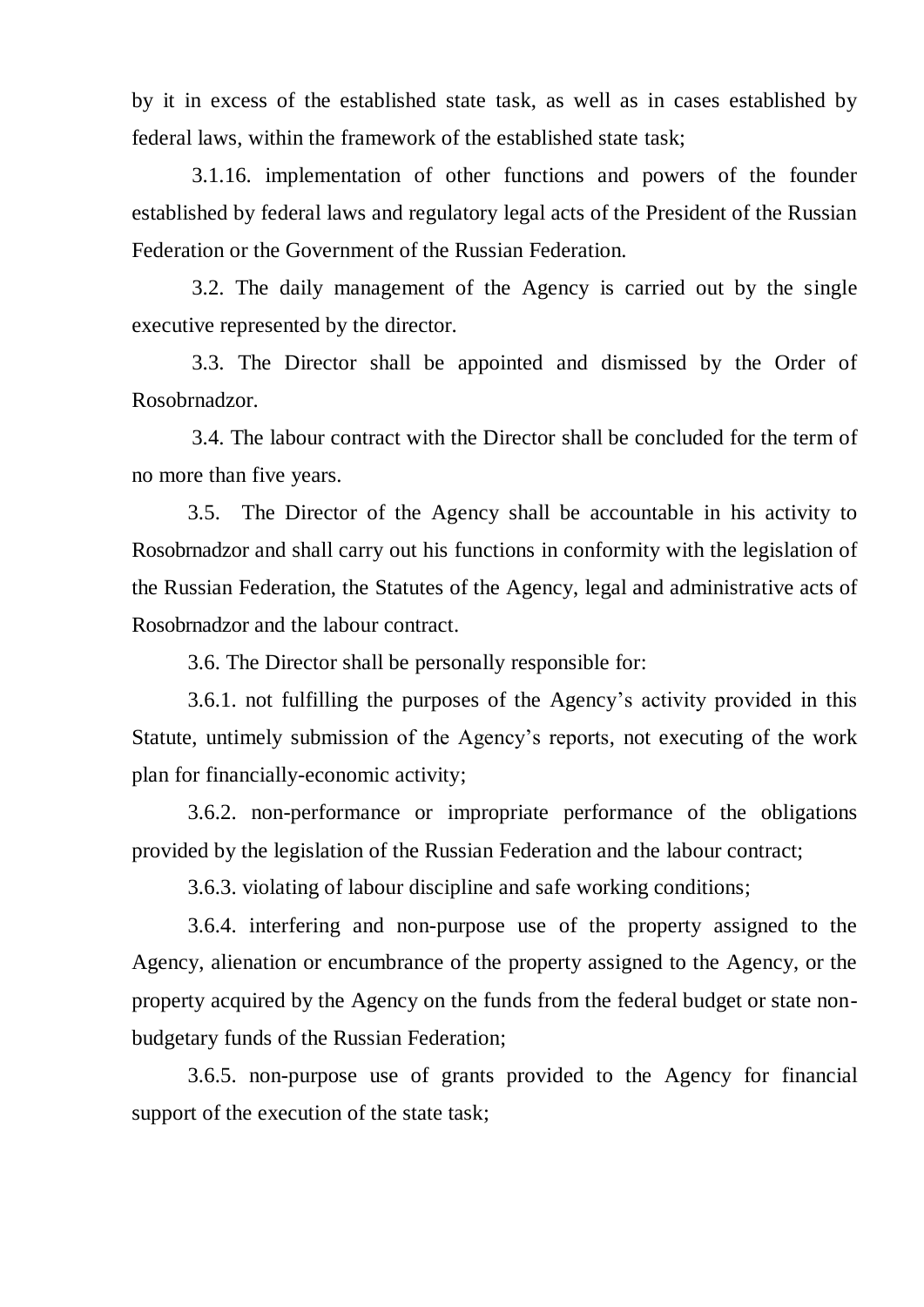3.6.6. acceptance of monetary obligations over granted subsidies provided to the Agency for the financial support of the execution of the state task and funds received from income-generating activities;

3.6.7. other violations of the legislation requirements of the Russian Federation.

3.7. According to the legislation of the Russian Federation and the present Statutes the Director of the Agency shall:

3.7.1. organize the financial and economic activities of the Agency;

3.7.2. manage the daily activity of the Agency;

3.7.3. represent the Agency in relations with all natural and legal entities, including the state governmental and local self-governing authorities, without the letter of attorney;

3.7.4. open and close up personal account according to established procedure in the local body of the Federal Exchequer for the records on the grant funds provided to the Agency for reimbursement of standard costs associated with the state services delivered by the Agency in accordance with the state task, and on the funds received from the profit-making activities;

3.7.5. manage the property of the Agency in accordance with the legislation of the Russian Federation and the present Statutes;

3.7.6. conduct any transactions stipulated by the legislation of the Russian Federation and the present Statutes;

3.7.7. make decisions on claims, actions against individuals and legal entities;

3.7.8. approve the organizational structure and staff schedule of the Agency;

3.7.9. submit for the approval by Rosobrnadzor a business plan of the Agency for the calendar year

3.7.10. approve the plan for financial and economic activities, the implementation report;

3.7.11. appoint and dismiss the employees of the Agency, concludes and terminates labor contracts with them;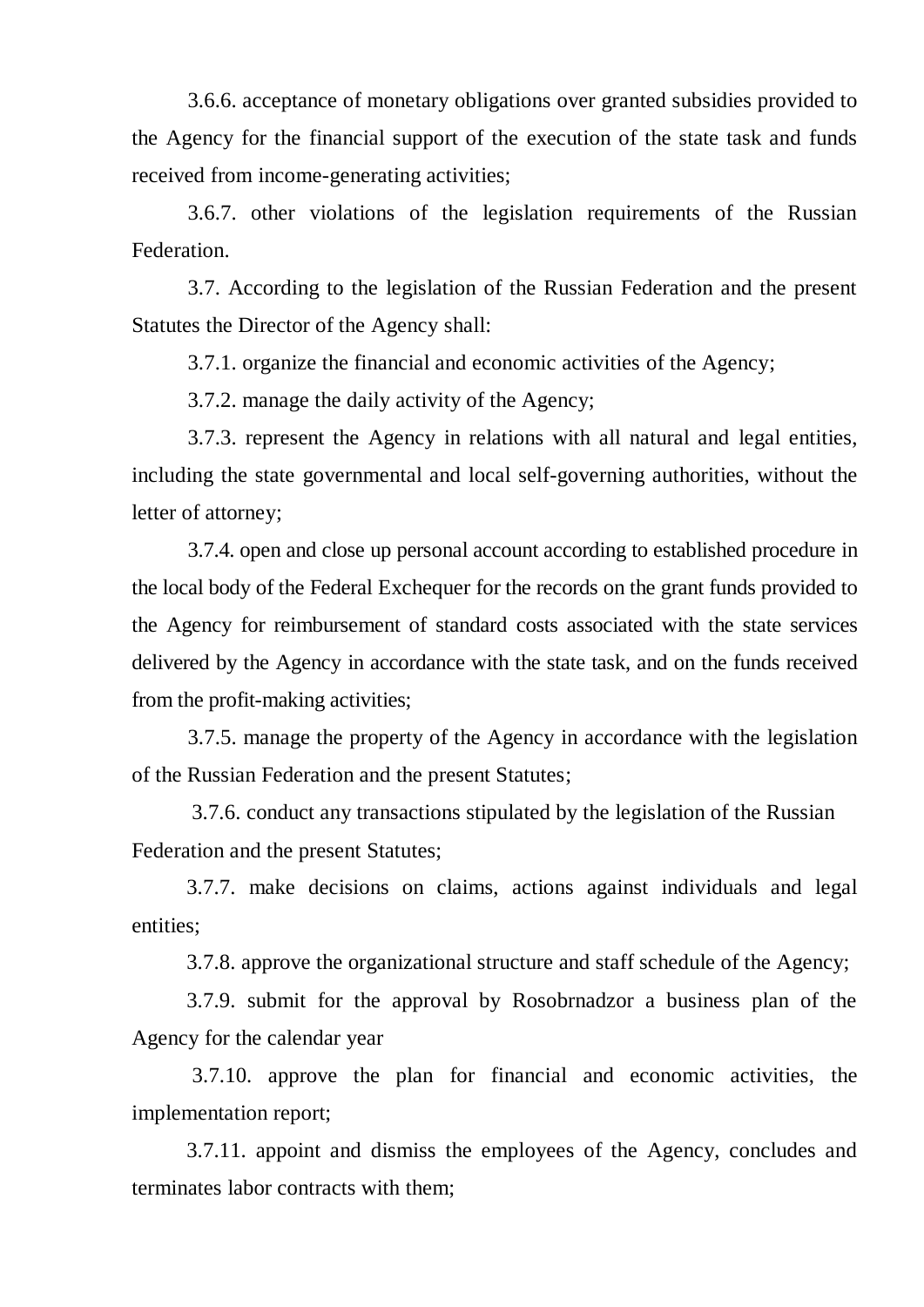3.7.12. approve the duties and work plans for the Deputy Directors of the Agency, the duties of the employees of the Agency in accordance with the labor legislation of the Russian Federation and the staffing of the Agency;

3.7.13. issue orders, decrees and instructions binding for the employees of the Agency;

3.7.14. set salaries (position salaries), the size of bonuses, additional payments and premiums to the employees of the Agency;

3.7.15. determine independently or instructs the created commission to determine the nature and amount of information constituting official and commercial secrets, in agreement with Rosobrnadzor;

3.7.16. bear responsibility for the safety of documents from the Agency's activities (administrative, financial, economic, personnel and others), and in the event of liquidation of the Agency, ensures the transfer of archival documents for state storage, as appropriate;

3.7.17. solve other issues of managing the current activities of the Agency.

3.8. The Chief Accountant is appointed to the post and dismissed from the post by the order of the Director of the Agency in agreement with Rosobrnadzor.

3.9. The labor contract with the Chief Accountant is concluded for the term of no more than five years.

3.10. Relations between the Agency and its employees are established and regulated according to the labor legislation of the Russian Federation, local regulatory acts of the Agency, the present Statue.

3.11. The employees of the Agency are entitled to social and health insurance, as well as social security in the order and on conditions stipulated by the legislation of the Russian Federation.

### **IV. PROPERTY AND FINANCIAL SUPPORT OF THE AGENCY'S ACTIVITY**

4.1. The property of the Agency is federal property and assigned to it on the basis of operational management.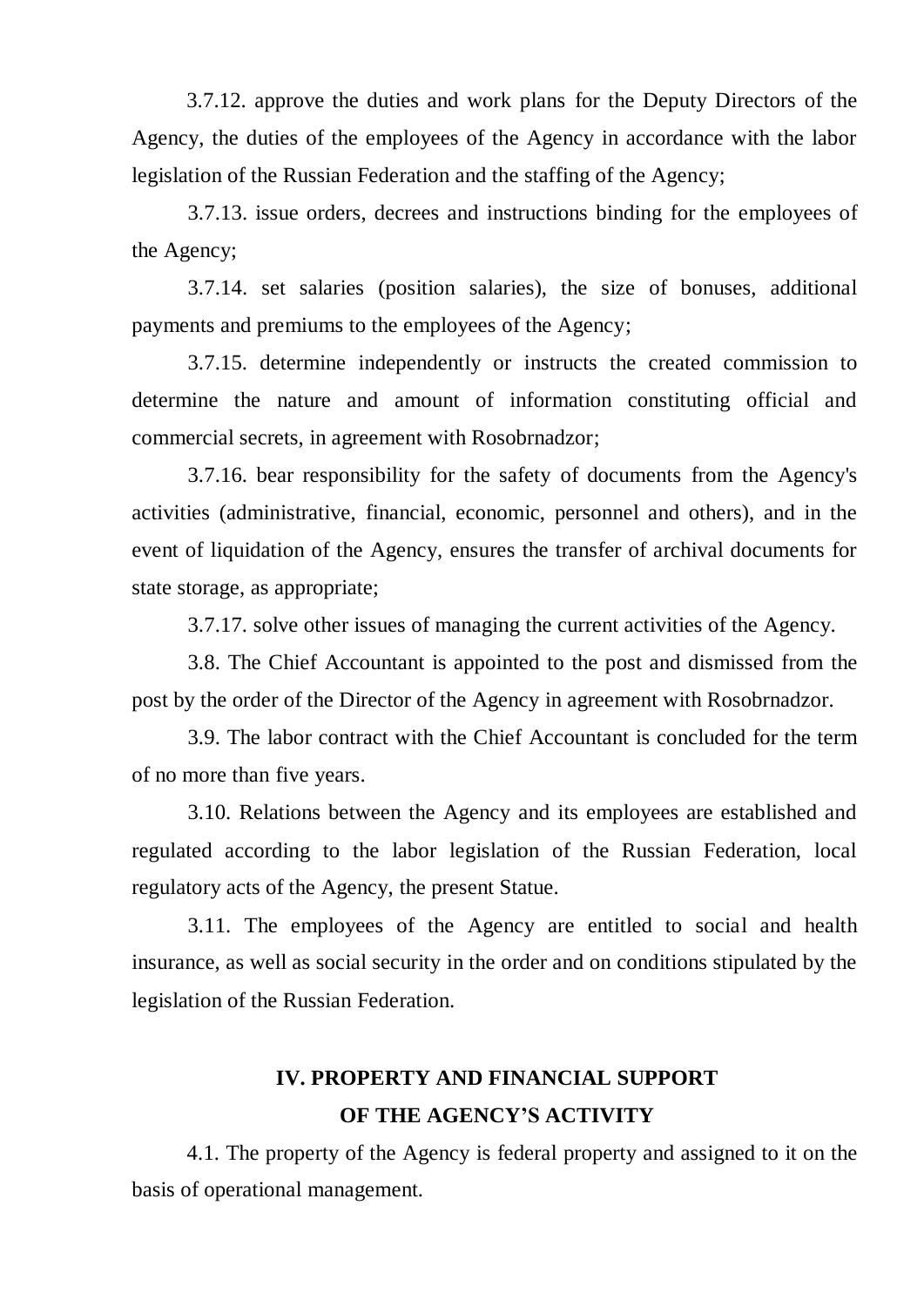4.2. The powers of the owner in relation to the Agency's property shall exercised by the federal executive body authorized to manage federal property within the limits and in the order determined by federal legislation and acts of the Government of the Russian Federation.

4.3. The Agency [shall be liable for](https://context.reverso.net/%D0%BF%D0%B5%D1%80%D0%B5%D0%B2%D0%BE%D0%B4/%D0%B0%D0%BD%D0%B3%D0%BB%D0%B8%D0%B9%D1%81%D0%BA%D0%B8%D0%B9-%D1%80%D1%83%D1%81%D1%81%D0%BA%D0%B8%D0%B9/shall+be+liable+for) all property that it has on the right of effective management, both as the owner of the property assigned to the Agency and as the property received from the profit-making activity, with the exception of especially valuable movable property assigned to the Agency by the owner of this property or acquired Agency at the expense of funds allocated by the owner of the property, as well as real estate. The owner of the Agency's property shall not be liable for the obligations of the Agency, unless otherwise provided by the legislation of the Russian Federation.

4.4. The financial sources of the Agency activities are:

a) grants allocated to the Agency for financial support of implementation of the state task;

b) funds from profit-making activities;

c) other sources not prohibited by the legislation of the Russian Federation.

4.5. The property acquired at the expense of the federal budget and income from profit-making activities shall be federal property, be assigned to the Agency on the basis of effective management and be used in accordance with the goals of the Agency's main activity and the purpose of the property.

4.6. Major transaction may be made by the Agency only with the prior consent of Rosobrnadzor.

Major transaction is recognized as a transaction (or several interrelated transactions) associated with the management of cash funds, alienation of other property (of which under federal law the Agency has the right to dispose on its own), as well as with the transfer of such property for use or bail on the condition that the price of such transaction or the value of the alienated or transferred property exceeds 10 percent of the book value of the assets of the Agency determined according to its financial statements for the last reporting date.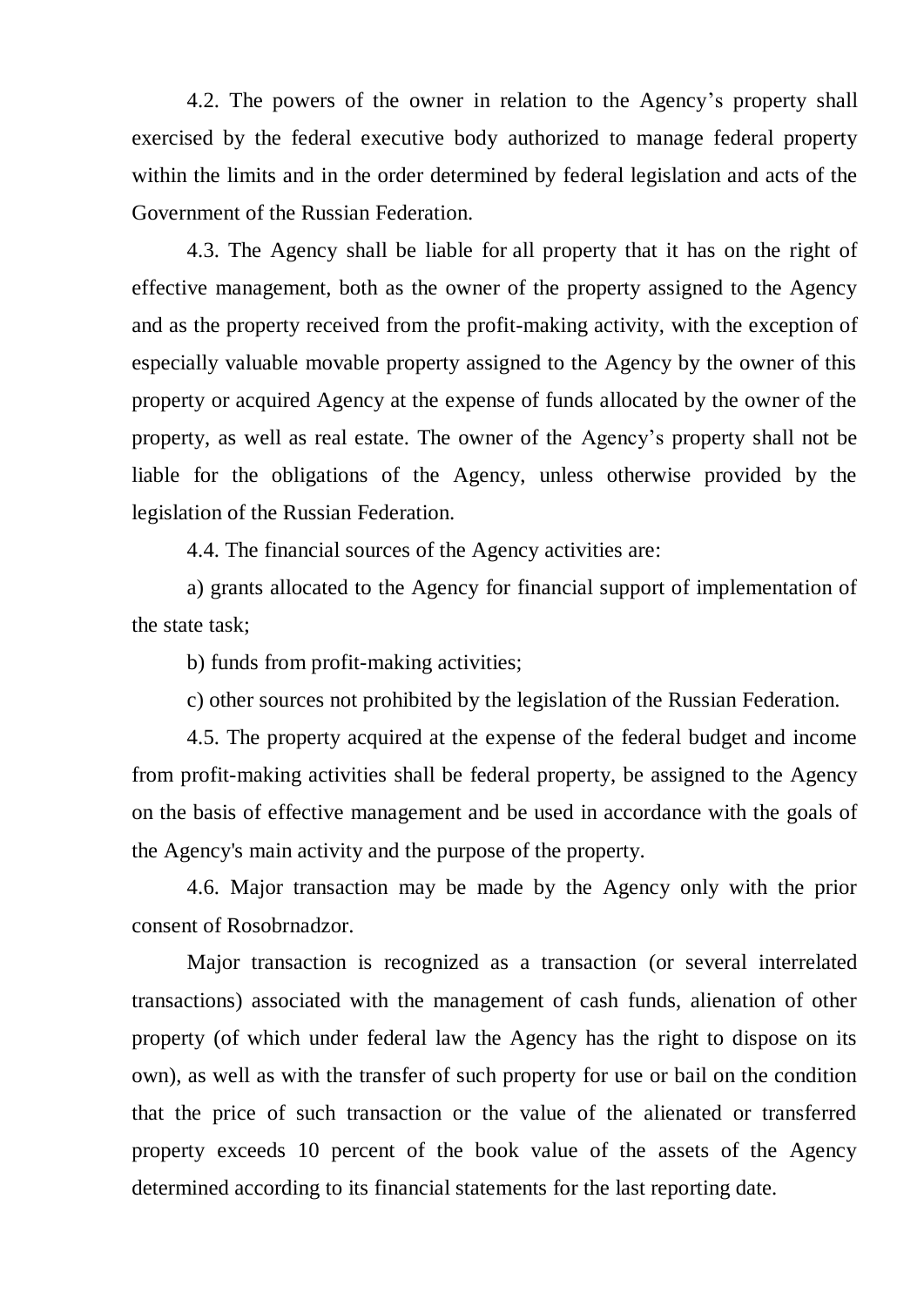The major transaction made without the prior consent of the Rosobrnadzor may be declared invalid on the claim of the Agency or Rosobrnadzor, if it is proved that the other party of the transaction knew or should have known about the absence of the prior consent of Rosobrnadzor.

The Director of the Agency shall be liable to the Agency in the amount of damages caused to the Agency as a result of a major transaction made without the prior consent of Rosobrnadzor, regardless of whether the transaction was declared invalid.

4.7. The Agency is not entitled to dispose without the consent of the owner of particularly movable valuables assigned to it by the owner or acquired by the Agency from the funds allocated to it by the owner for the purchase of such property, as well as real estate.

Particularly movable valuables are understood as movable property, without which the implementation of the statutory activity by the Agency will be made significantly difficult. The procedure for classifying the property as particularly movable valuables is established by the Government of the Russian Federation. Rosobrnadzor determines the types of such property.

The Agency shall have the right to dispose of the rest of the property being under effective management, unless otherwise provided for by the legislation of the Russian Federation, the provisions of the present Statutes.

The Agency shall have no right to place cash deposits in credit organizations, as well as to make security transactions unless otherwise provided for by the federal law.

The Agency shall ensure the implementation of its obligations at the expense of grants allocated to the Agency on financial support for carrying out the state task based on the plan of financial and economic activity.

4.8. The Agency shall approve the plan of financial and economic activity independently.

The plan of financial and economic activity of the Agency sets forth all revenues of the Agency derived from state non-budgetary funds of the Russian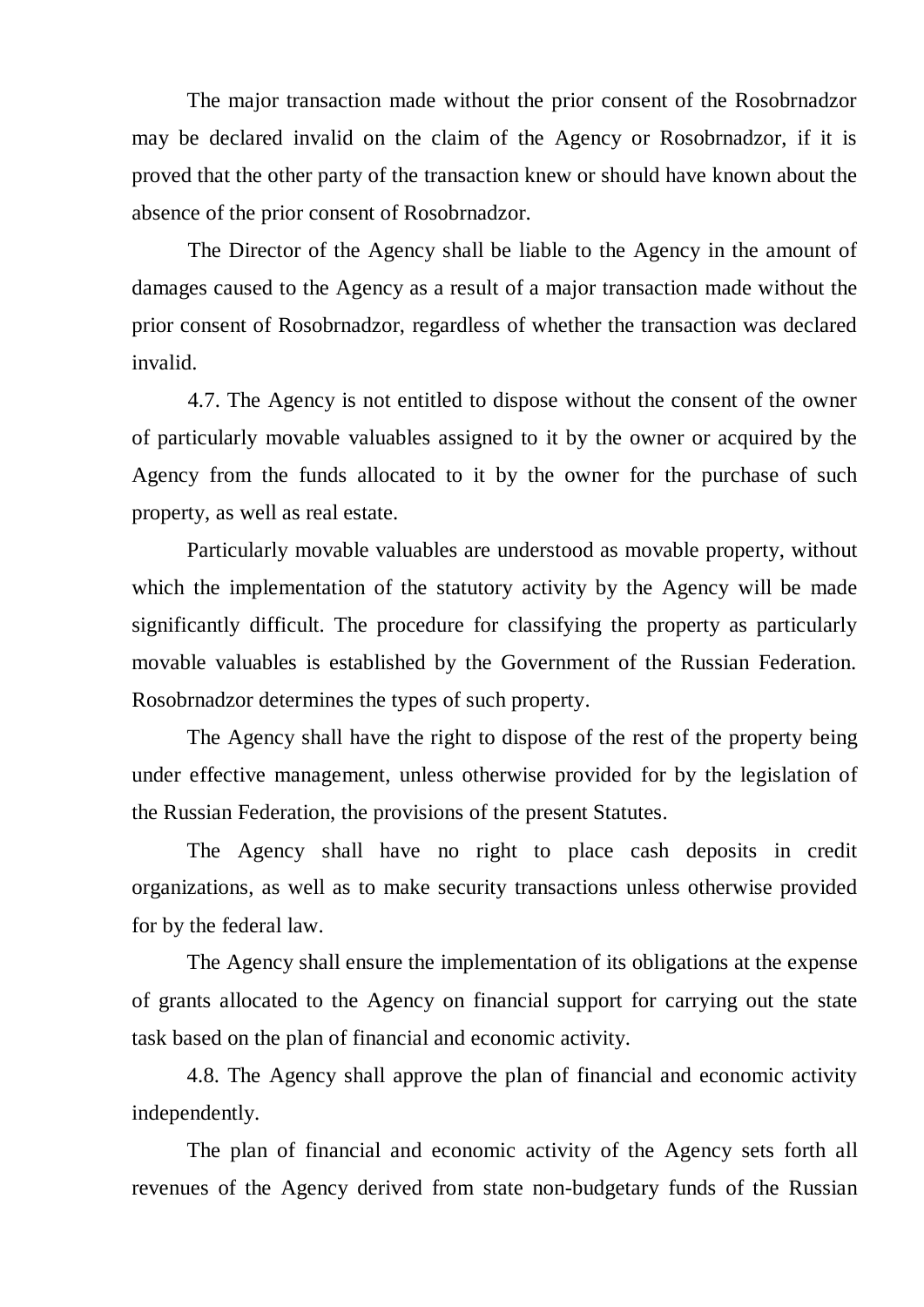Federation, from the profit-making activity, other income obtained from the use of the federal property assigned to the Agency on the right of effective management, and other activities.

4.9. The Agency expends the funds allocated to it on financial support for carrying out of state task and the funds received from the profit-making activity as consistent with the plan of financial and economic activity.

4.10. The Agency resolves issues related to the conclusion of agreements, determination of obligations and conditions that do not contradict the legislation of the Russian Federation and presented Statue.

4.11. Conclusion and payment of contracts fulfilled by the Agency at the expense of the funds received from the profit-making activity is carried out within the framework of the approved plan of financial and economic activity.

4.12. The Agency independently shall determine the amount of funds and directions of using the proceeds, received from the profit-making activity, including those directed to consumption, as consistent with the plan of financial and economic activity.

The disposition of property acquired by the Agency at the expense of funds received from the profit-making activity shall be established in accordance with the legislation of the Russian Federation.

4.13. Withdrawal of core funds and other property of the Agency received from the profit-making activity shall be allowed in cases provided for by the legislation of the Russian Federation.

4.14. The Agency is obligated to submit, in accordance with established procedure, information on property to the Federal Executive Body maintaining a Register of Federal Property.

4.15. The system of remuneration of the Agency's stuff including the set salaries (position salaries), wage rates, compensation and incentive payments, is established by a collective agreement, local regulatory acts of the Agency in accordance with labor legislation and other legal acts of the Russian Federation.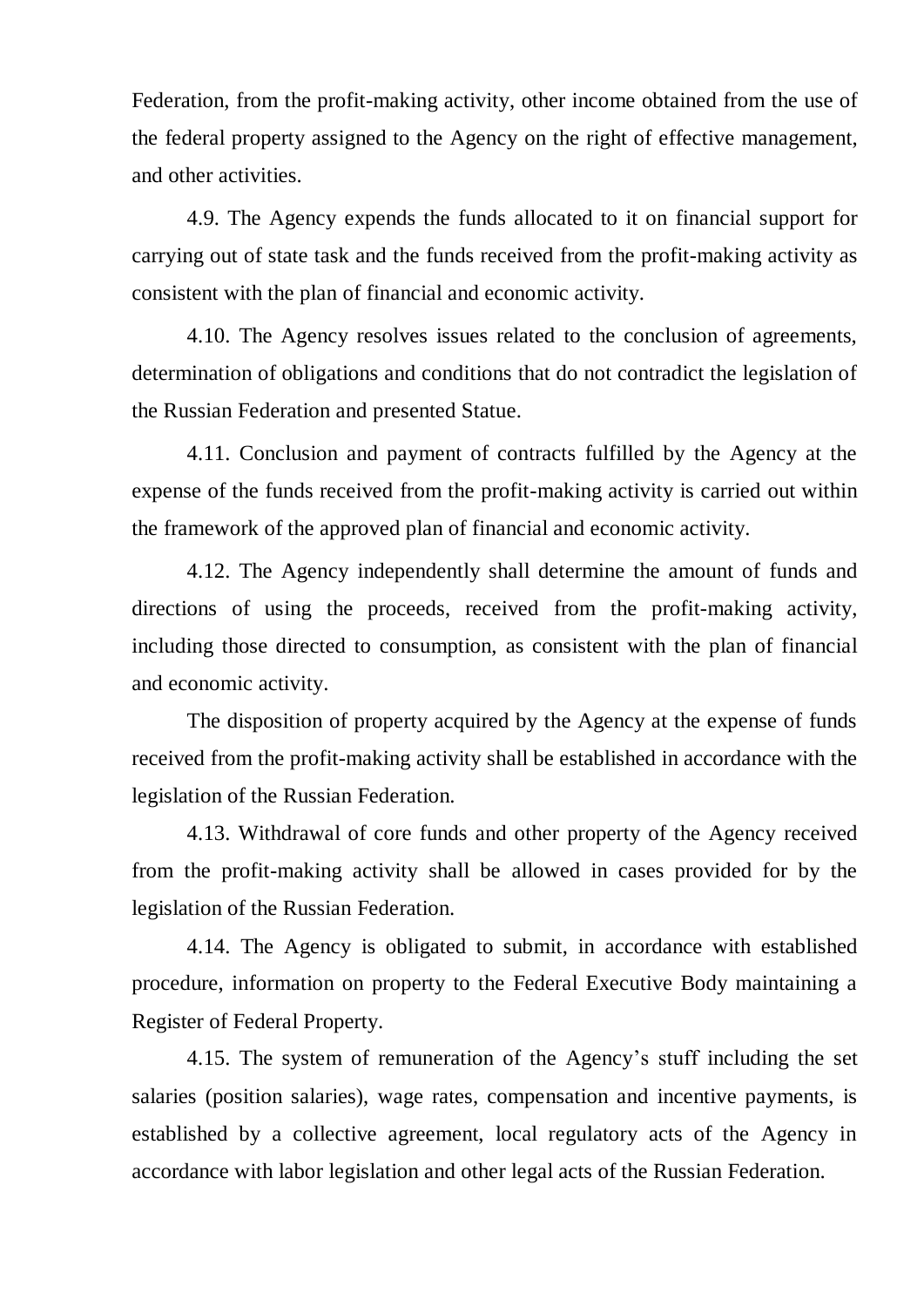4.16. In accordance with the activities and for achieving the objectives set forth by the presented Statutes the Agency shall have the right to:

enter into contracts with legal entities, individuals and sole proprietors in performing the work and providing services necessary to carry out the other types of activity representing the interests of the Agency in court, Russian and international organizations;

insure the property of the Agency in Russian insurance companies and societies at the expense of the funds received from the profit-making activity;

acquire and rent at the expense of funds received from income-generating activities, immovable and, in the cases established by the legislation of the Russian Federation, movable property by agreement with Rosobrnadzor.

4.17. The Agency shall be required to pay obligatory payments for budgetary institutions in accordance with the procedure and amounts established by the legislation of the Russian Federation.

### **V. ACCOUNTING, REPORTING AND CONTROL OVER THE ACTIVITIES OF THE AGENCY**

5.1. Rosobrnadzor shall exercise general control and coordination of the Agency's activities.

5.2. The Agency shall be required to maintain book-keeping, provide accounting, tax and statistical reporting in accordance with the legislation of the Russian Federation.

5.3. The Agency shall submit information about its activities to state statistics bodies, tax authorities, other bodies and to individuals in accordance with the legislation of the Russian Federation and the present Statue.

5.4. The Agency's statistical reporting forms, addresses, time limits and procedure for their submission shall be established by state statistics bodies.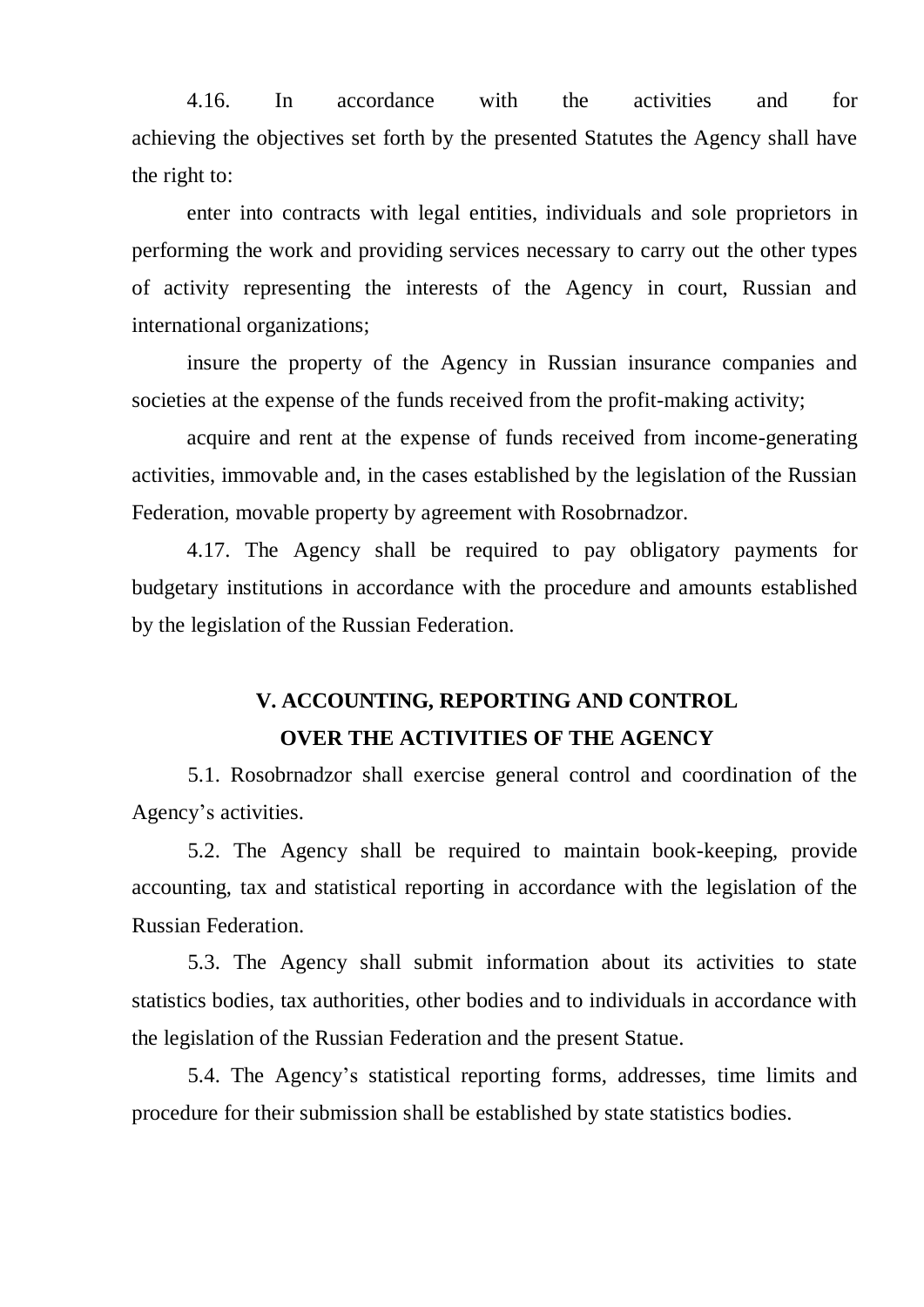5.5. The Agency officials shall bear disciplinary, administrative and criminal liability for distortion of state reporting established by the legislation of the Russian Federation.

## **VI. REORGANISATION AND LIQUIDATION OF THE AGENCY**

6.1. Reorganization (merger, consolidation, division, separation) and liquidation of the Agency shall be performed in accordance with the legislation of the Russian Federation.

6.2. Decision on the reorganization of the Agency shall be made and the reorganization procedure, unless otherwise provided for by the act of the Government of the Russian Federation shall be performed in the order established by the Government of the Russian Federation.

6.3. In case of the reorganization of the Agency, its Statue, if necessary, shall be amended accordingly, including the successors of the Agency, which shall be reported to the body performing state registration of legal entities in order to make the necessary changes to the Unified State Register of Legal Entities.

6.4. Decision on liquidation of the Agency shall be made and the liquidation procedure shall be performed in the order established by the Government of the Russian Federation.

6.5. The real estate of the Agency, remaining after satisfaction of creditors' requirements, as well as the real estate which, in accordance with the legislation of the Russian Federation may not be levied for the obligations of the Agency, is handed over by the liquidation committee to the federal executive authority carrying out the functions of managing federal property.

The movable property of the Agency remaining after satisfaction of creditors' requirements, as well as the movable property which, in accordance with legislation of the Russian Federation may not be levied for the obligations of the Agency, is handed over by the liquidation committee to the federal executive